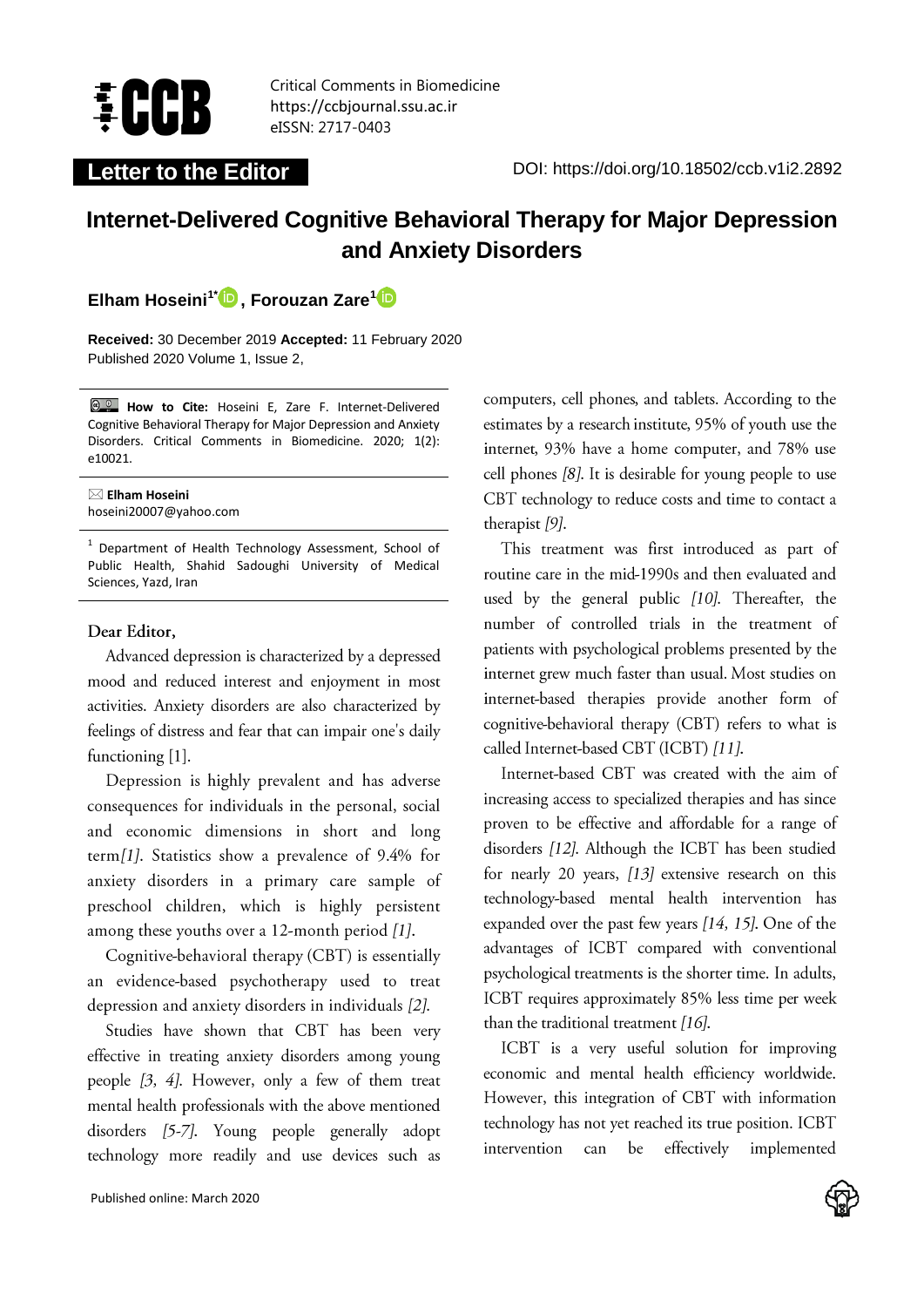internationally without geographical constraints. In doing so, the researchers hope to determine the feasibility and ethical aspects of this new treatment [17].

Studies show that compared to waiting lists, ICBT is effective and may lead to an improvement in symptoms of mild to moderate depression and social phobia [2]. However, the effectiveness of ICBT compared to individual or group CBT is still uncertain. The use of ICBT is economically advantageous. Most patients with mild to moderate depression or anxiety disorders felt that despite some limitations, ICBT provided patients with more time, speed, and location of treatment. It also improves access for people who cannot afford other treatments because of the cost, time or nature of their health [2].

This is an Open Access article distributed in accordance with the terms of the Creative Commons Attribution (CC BY 4.0) license, which permits others to distribute, remix, adapt and build upon this work for commercial use.

#### Acknowledgments

The author would like to thank Dr Ali Asghar Ebrahimi for his assistance.

### Authors' contributions

All authors contributed to this project and article equally. All authors read and approved the final version of the manuscript.

#### Funding source

None

## Conflict of Interest

The author does not have any conflict of interest.

#### References

- *[1]* Donovan CL, March S. Online CBT for preschool anxiety disorders: a randomised control trial. *Behaviour research and therapy*. 2014;58:24- 3510.1016/j.brat.2014.05.001.
- *[2]* Health Quality Ontario. Internet-delivered cognitive behavioural therapy for major depression and anxiety disorders: a health technology assessment. *Ontario health technology assessment series*. 2019; 19:1
- *[3]* Cartwright‐Hatton S, Roberts C, Chitsabesan P, Fothergill C, Harrington R. Systematic review of the efficacy of cognitive behaviour therapies for childhood and adolescent anxiety disorders. *British journal of clinical psychology*. 2004;43:421- 3610.1348/0144665042388928.
- *[4]* Ollendick TH, King NJ. Empirically supported treatments for children with phobic and anxiety disorders: Current status. *Journal of Clinical Child Psychology*. 1998; 27:156- 6710. 1207/ s15374424jccp2702\_ 3.
- *[5]* Chavira DA, Stein MB, Bailey K, Stein MT. Child anxiety in primary care: Prevalent but untreated. *Depression and anxiety*. 2004;20: 155- 6410.1002/da.20039.
- *[6]* Essau CA, Conradt J, Petermann F. Frequency and comorbidity of social phobia and social fears in adolescents. *Behaviour research and therapy*. 1999;37:831-4310.1016/S0005-7967 (98) 00179-X.
- *[7]* Merikangas KR, He J-P, Brody D, Fisher PW, Bourdon K, Koretz DS. Prevalence and treatment of mental disorders among US children in the 2001–2004 NHANES. *Pediatrics*. 2010;125:75-8110.1542/peds. 2008-2598.
- *[8]* Berry RR, Lai B. The emerging role of technology in cognitive–behavioral therapy for anxious youth: A review. *Journal of rational-emotive & cognitivebehavior therapy*. 2014;32: 57- 6610.1007/s10942- 014-0184-5.
- *[9]* Newman MG, Kenardy J, Herman S, Taylor CB. Comparison of palmtop-computer-assisted brief cognitive-behavioral treatment to cognitive-behavioral treatment for panic disorder. *Journal of consulting and clinical psychology*. 1997;65:17810. 1037/ 0022- 006X.65. 1. 178.
- *[10]* Ruwaard J, Lange A, Schrieken B, Emmelkamp PM. Efficacy and effectiveness of online cognitive behavioral treatment: a decade of interapy research. 2011 10.1371/journal.pone. 0040089.
- *[11]* Lindefors N, Andersson G. Guided internet-based treatments in psychiatry: *Springer*; 2016 10. 1007/978-3-319-06083-5.
- *[12]* Andersson G, Cuijpers P, Carlbring P, Riper H, Hedman E. Guided Internet-based vs. face-to-face cognitive behavior therapy for psychiatric and somatic disorders: a systematic review and meta‐analysis. *World Psychiatry*. 2014;13:288-9510.1002/ wps.20151.
- *[13]* Andersson G. Using the Internet to provide cognitive behaviour therapy. *Behaviour research and therapy*. 2009;47:175-8010. 1016/ j.brat. 2009.01. 010.
- *[14]* Thase ME, Wright JH, Eells TD, Barrett MS, Wisniewski SR, Balasubramani G, et al. Improving the efficiency of psychotherapy for depression: computerassisted versus standard CBT. *American Journal of*